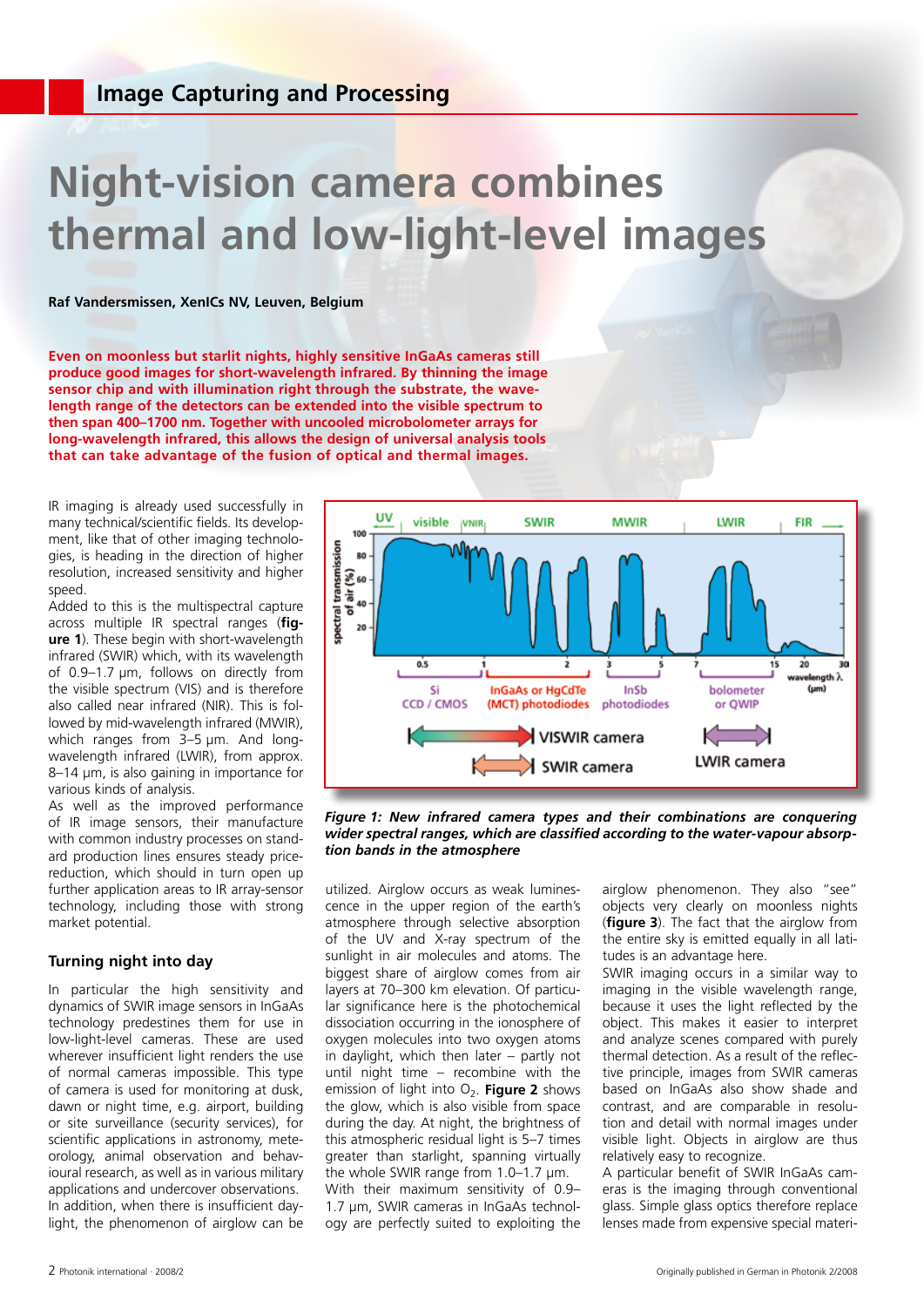

*Figure 2: Airglow as a thin blue line above the earth's horizon, photographed in pseudo-colour during the Clementine mission 1994 [1]. The bright spots on the earth's surface are illuminated urban areas (image: Naval Research Laboratory)* 



*Figure 3: Airglow illumination was enough for this shot on a moonless, starlit night with a sensitive SWIR camera*

als such as germanium, silicon or zinc selenide. Moreover, these kinds of cameras, unlike thermal IR cameras or SWIR cameras with InSb or HgCdTe detector arrays. require neither a lens shutter nor expensive cryo-cooling of the array. Without these components, the reliability increases, the costs, overall size and weight fall, and the cameras are less sensitive to vibrations. For night-vision applications, SWIR InGaAs cameras can work with thermoelectrically cooled array sensors, or even manage without any cooling at all [2]. Their growing and varied use in security applications documents the rapid progress of SWIR technology – with ever-increasing performance in ever-shrinking packages.

## **Thinner chips extend the spectrum**

The structure of a current SWIR image sensor in InGaAs technology is shown in **figure 4** on the left: the infrared photodiodes are produced on an InP epi-substrate about 125 µm thick. Because this technology is not especially well suited to implementing

readout circuitry, the photodiode array is assembled with flip-chip technology on a silicon-based CMOS chip that carries the readout integrated circuit (ROIC). The electrical contact is provided by indium bumps [3]. The illumination then occurs through the InP substrate, although this absorbs all light in the visible spectrum and up to 0.9 µm.

Now, however, there is a whole range of applications for which it is necessary or desirable to capture not just the SWIR but also the VIS spectrum with a single "VISWIR" sensor. A typical example is coupled landing aids in air traffic operations, which consist of an LWIR sensor (in the range 8–14 µm) for thermal radiation and a detector in InGaAs technology for SWIR, which in turn effectively captures the light from the incandescent bulbs of the landing lights in the range between 0.9 and 1.7 µm. However, to increase safety and reliability, these kinds of landing lights are increasingly being replaced by energy-saving light sources with LEDs, which mainly emit rays in the visible spectrum and hardly



*Figure 4: Thinning of the substrate turns an InGaAs SWIR camera chip (left) into a broadband VISWIR image sensor (right)*

in NIR. It is therefore expedient to extend the sensitivity range of SWIR sensors into the visible spectrum.

Because the strong absorption here of visible and NIR (up to 0.9 µm) light by the substrate has a detrimental effect, the substrate is made much thinner. To ensure safe thinning of the substrate without damaging the InGaAs detector, therefore, additional layers of InGaAsP are introduced just below the photodiodes, which in the InP environment act as an etch stop. Subsequent etching with hydrochloric acid (HCl) removes the InP epi-substrate selectively and precisely as far as the InGaAsP etch-stop layer. This thins the sensor chip from 125 µm to just 5 µm (figure 4, right), making it transparent for visible light [4], so that the sensor can pick up the broad wavelength range of 0.4–1.7 µm (**figure 5**). The InGaAs sensor for the VISWIR range is assembled on the CMOS readout circuitry in the established way with a flip-chip bonder, and prior to etching.

#### **Spectrally combined detection**

For night-vision applications, SWIR imaging with InGaAs technology is enhanced with thermal imaging cameras for MWIR and LWIR in the form of uncooled microbolometers or cooled infrared cameras. Their thermal detectors only show the presence of warm objects against a cooler background (**figure 6**). In combination with thermal images, SWIR cameras thus simplify the identification of objects that in the thermal image alone are more difficult to recognise.

The sensor elements of microbolometer cameras for LWIR are made up of IR-